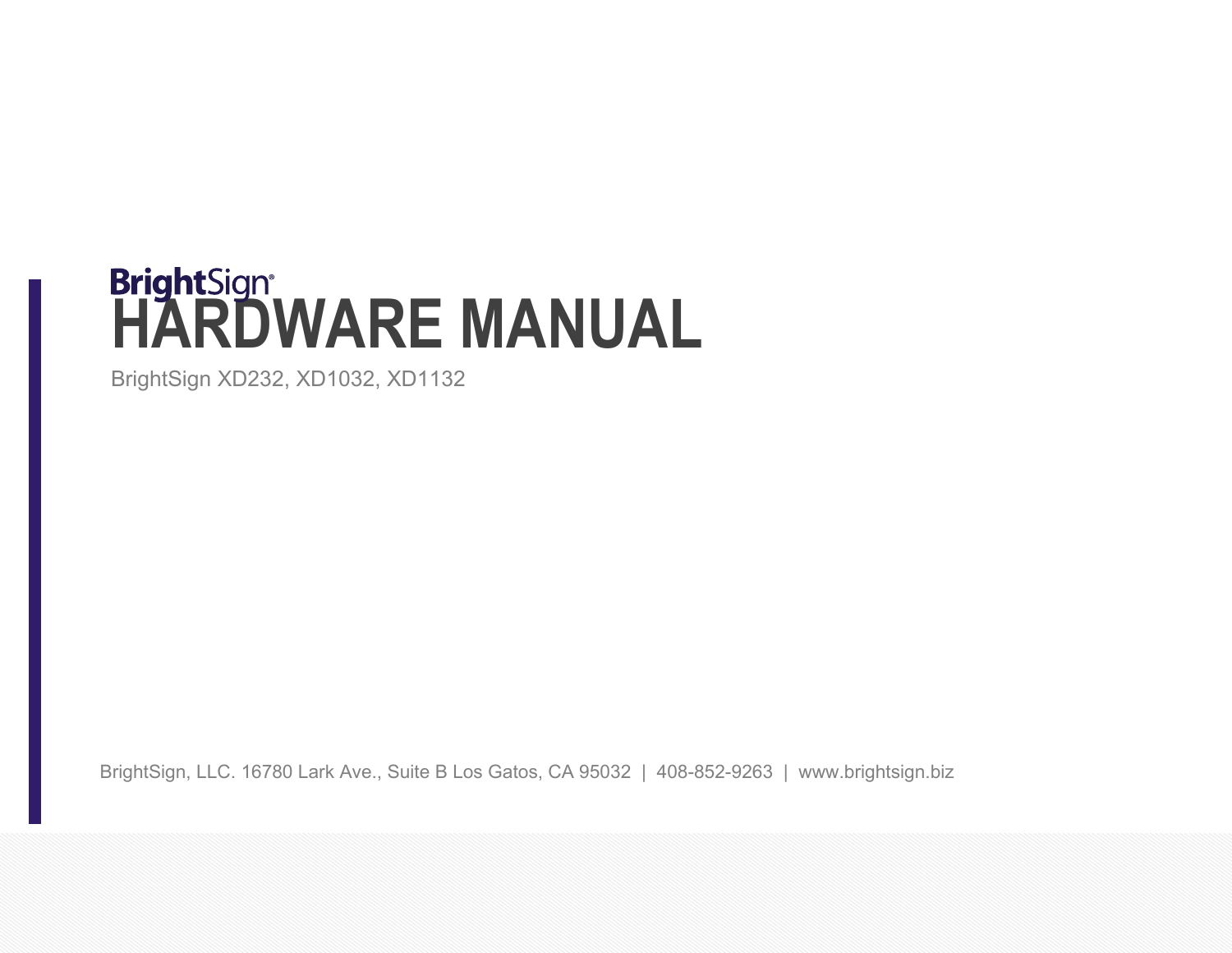# **TABLE OF CONTENTS**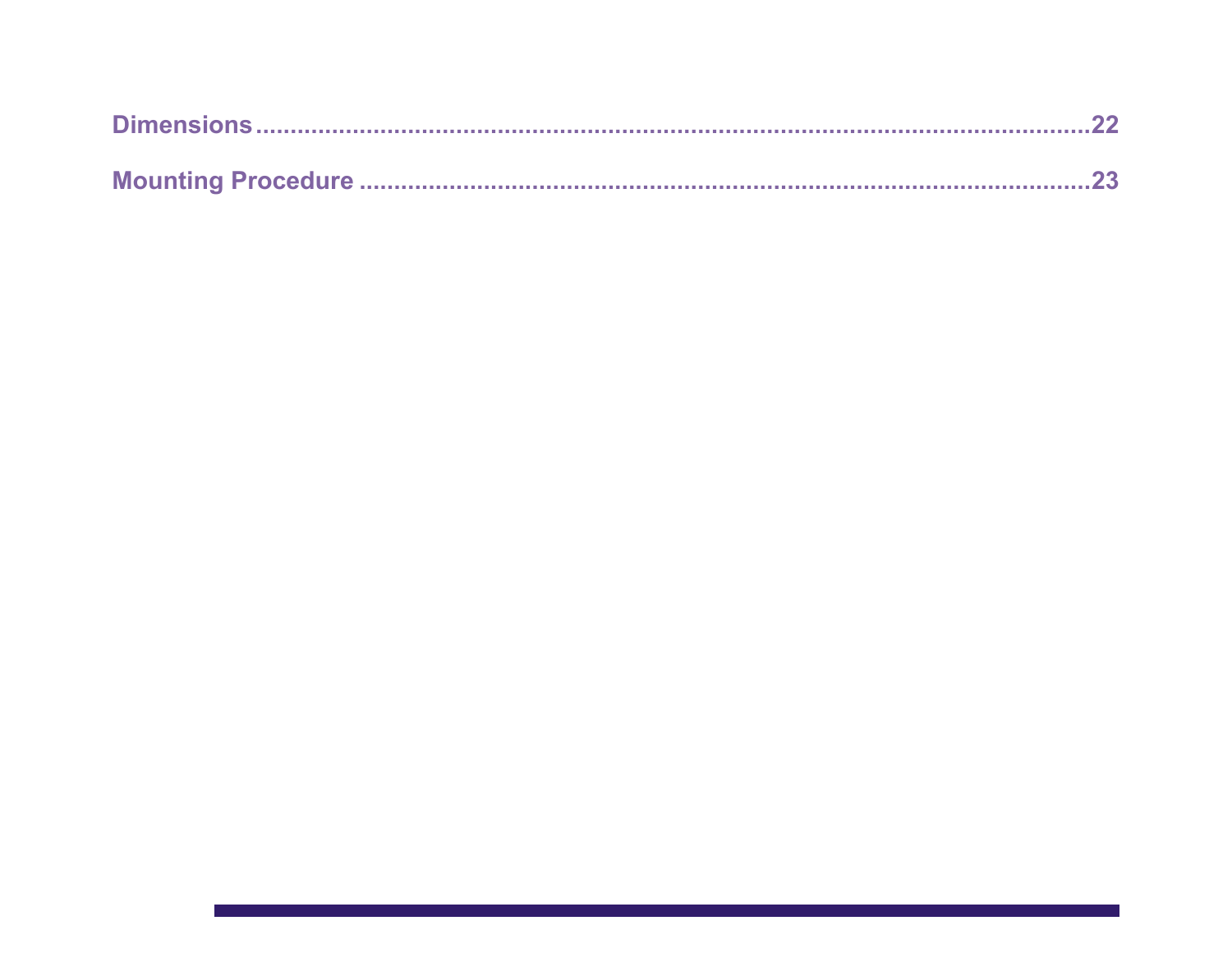# <span id="page-4-0"></span>**OVERVIEW**

The BrightSign XD232, XD1032, and XD1132 players can be used to decode images, audio, and up to two HD video streams for digital sign and kiosk applications. In addition to driving video and audio displays, these players can be controlled with various networked and built-in interfaces.

This reference manual specifies the hardware interfaces and operational theory of the BrightSign XD232, XD1032, and XD1132.

In this manual, the term "XDx32" is often used to denote the XD232, XD1032, and XD1132 models and differentiate them from the XD230, XD1030, and XD1230 models.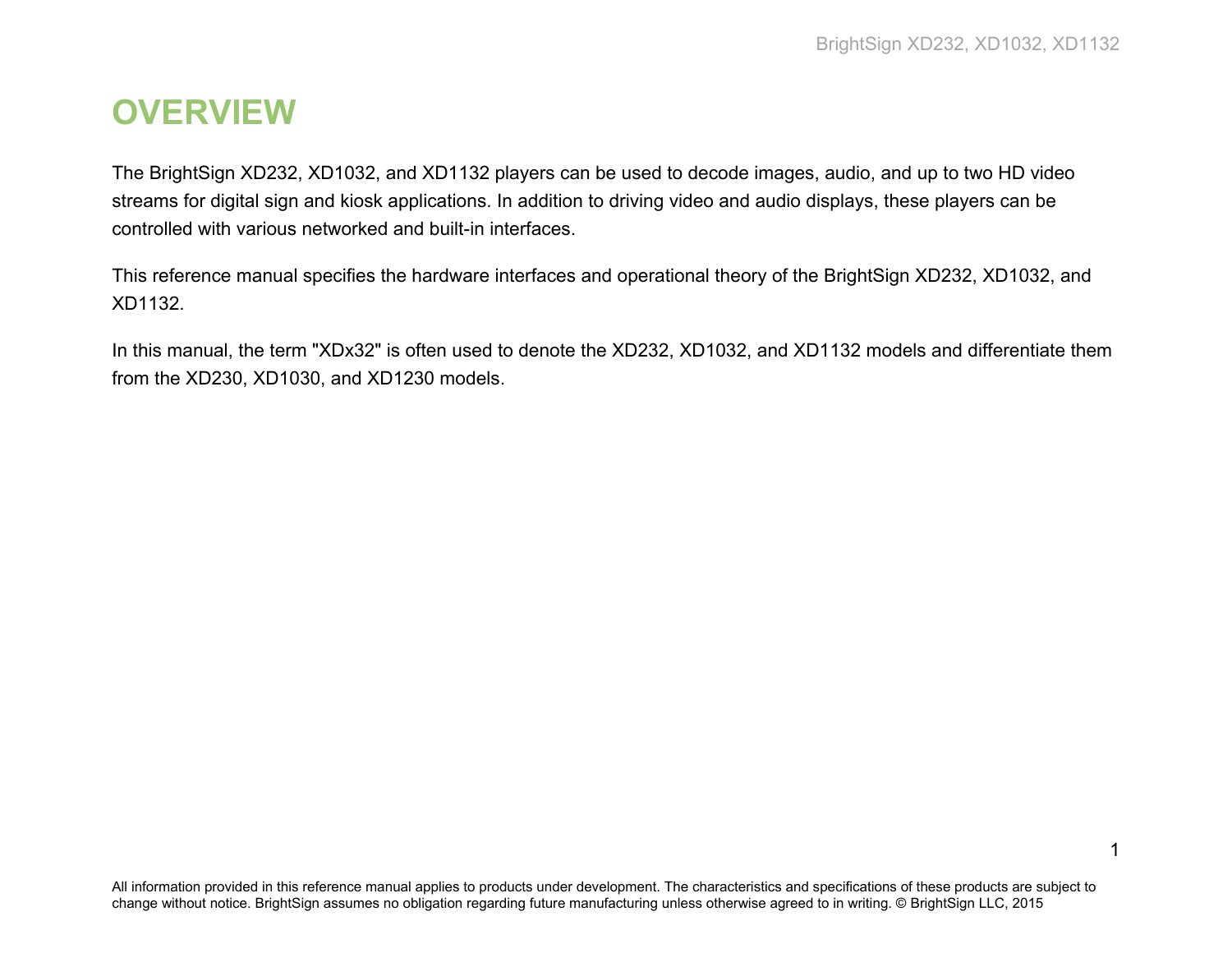# <span id="page-5-0"></span>**Block Diagram**



All information provided in this reference manual applies to products under development. The characteristics and specifications of these products are subject to change without notice. BrightSign assumes no obligation regarding future manufacturing unless otherwise agreed to in writing. © BrightSign LLC, 2015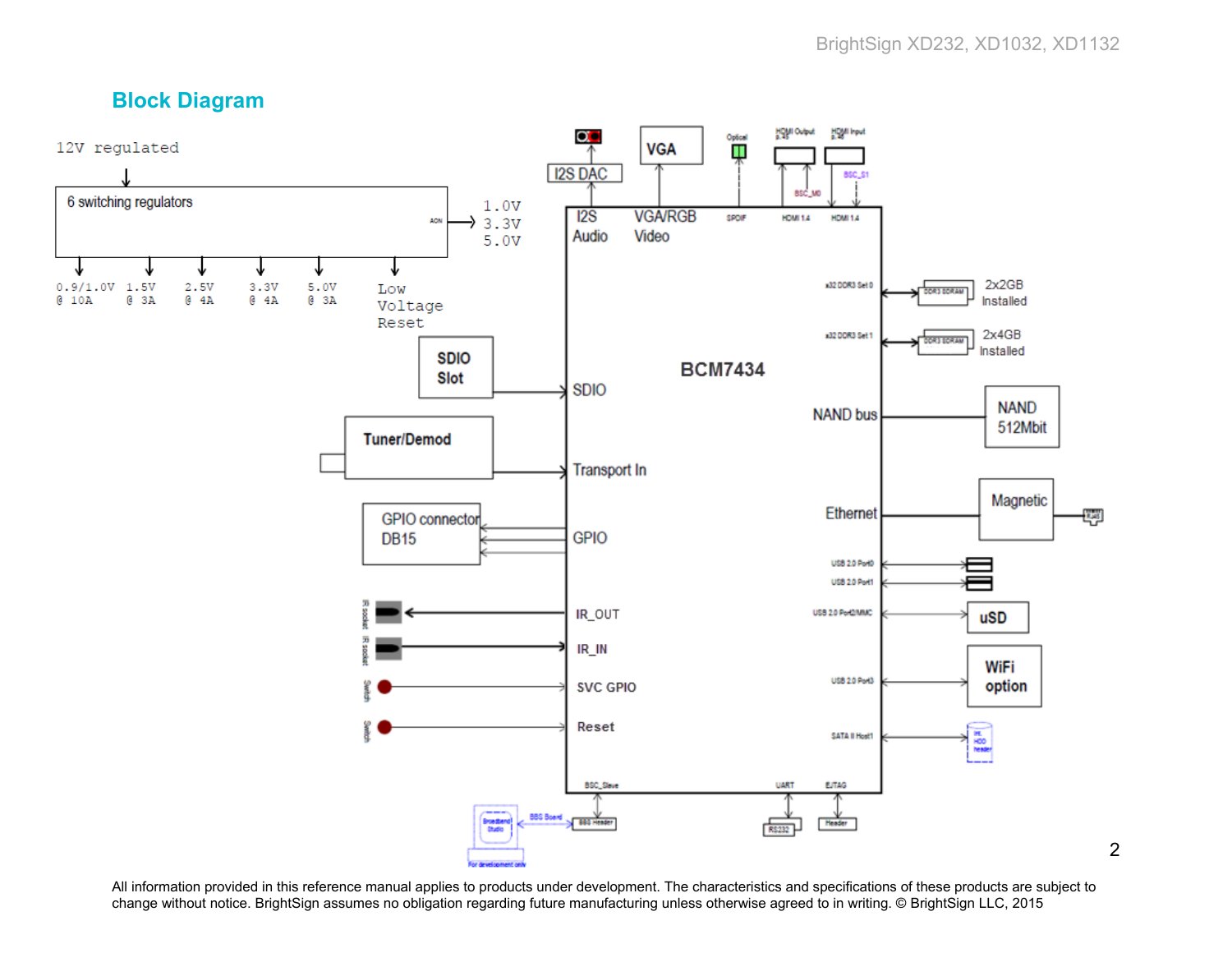#### <span id="page-6-0"></span>**XD232**

#### **Front**

- 3.5mm IR in/out
- DA15 GPIO

#### **Left**

• GPIO service button

#### **Right**

- SDHC/SDXC flash card slot
- Status/error LED (red)
- Update LED (yellow)
- Power LED (green)
- SD activity LED (green)
- MicroSD presence LED (green)
- Ethernet activity LED (green)
- WiFi activity LED (green)
- Server connection (green)

#### **Back**

- 12V Molex power connector (4-pin)
- DE15 VGA video connector
- Stereo 3.5mm mini plug for audio output
- HDMI Out
- RJ45 Ethernet (PoE)
- GPIO reset button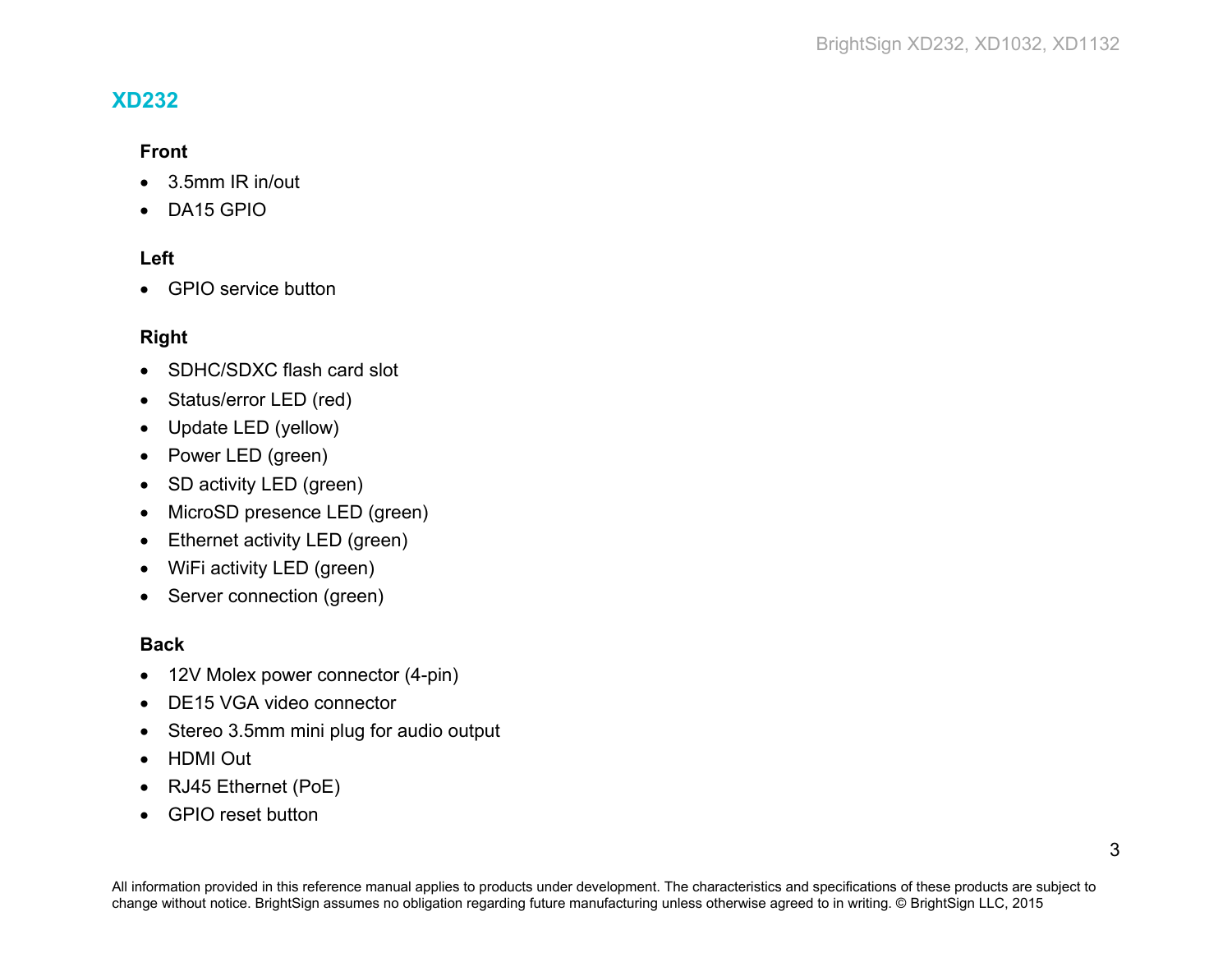#### **Internal**

- MicroSD slot
- WiFi Module connector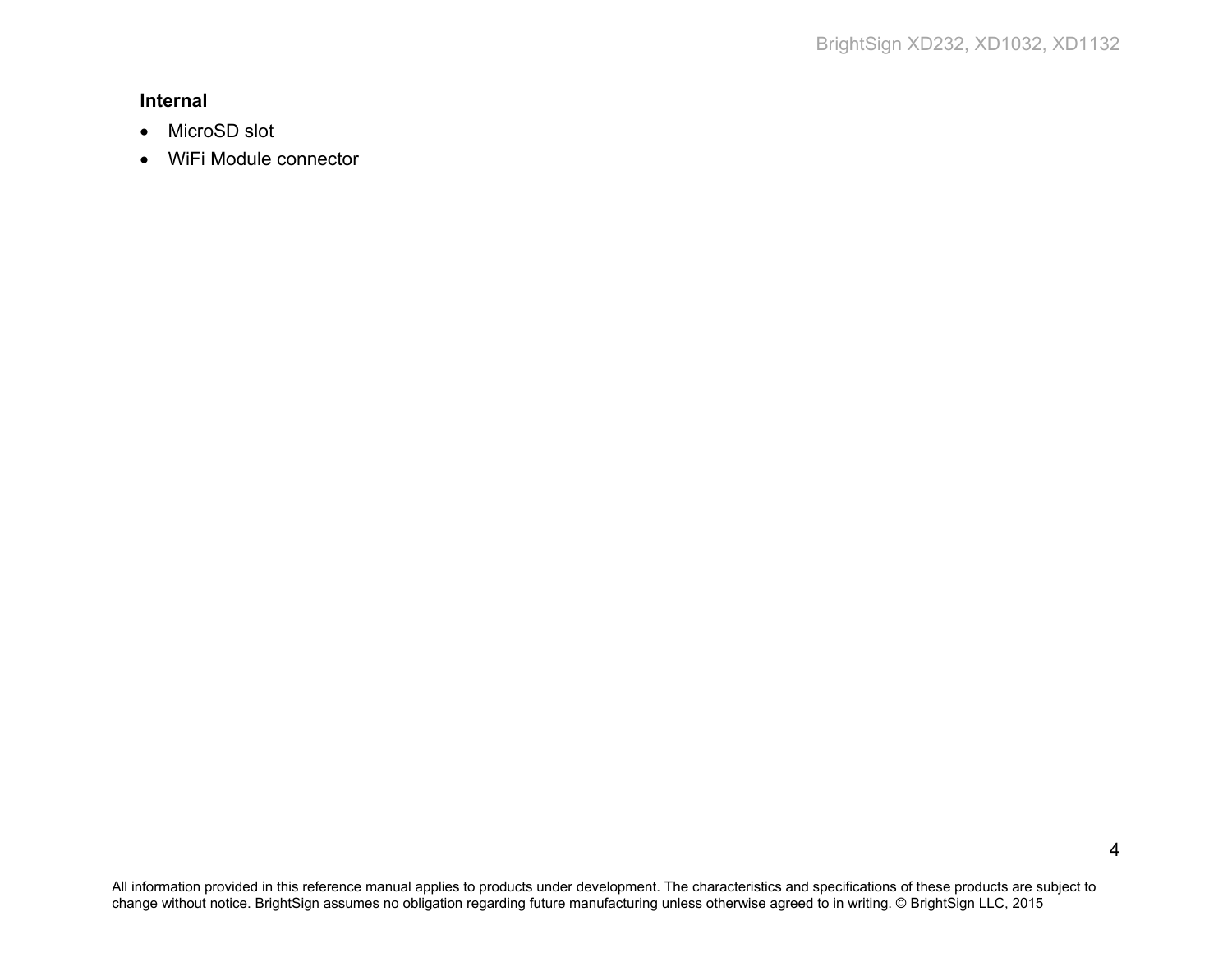# <span id="page-8-0"></span>**XD1032**

#### **Front**

- 3.5mm IR in/out
- DE9 RS232 serial (male)
- DA15 GPIO
- SPDIF out

#### **Left**

• USB 2.0 (2x)

#### **Right**

- SDHC/SDXC flash card slot
- Status/error LED (red)
- Update LED (yellow)
- Power LED (green)
- SD activity LED (green)
- MicroSD presence LED (green)
- Ethernet activity LED (green)
- WiFi activity LED (green)
- Server connection (green)

#### **Back**

- 12V Molex power connector (4-pin)
- DE15 VGA video connector
- Stereo 3.5mm mini plug for audio output
- HDMI Out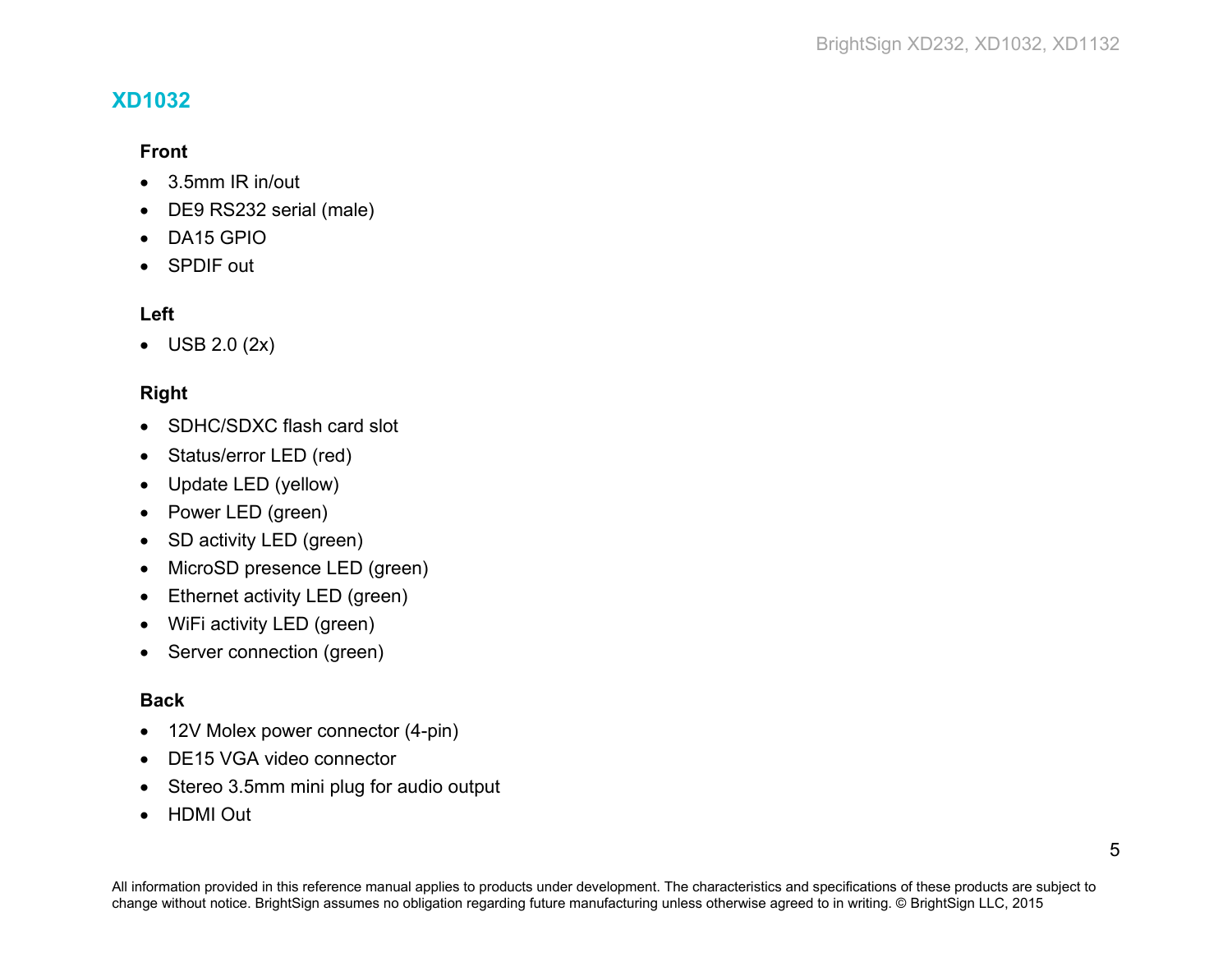- RJ45 Ethernet (PoE)
- GPIO reset button

#### **Internal**

- MicroSD slot
- WiFi Module connector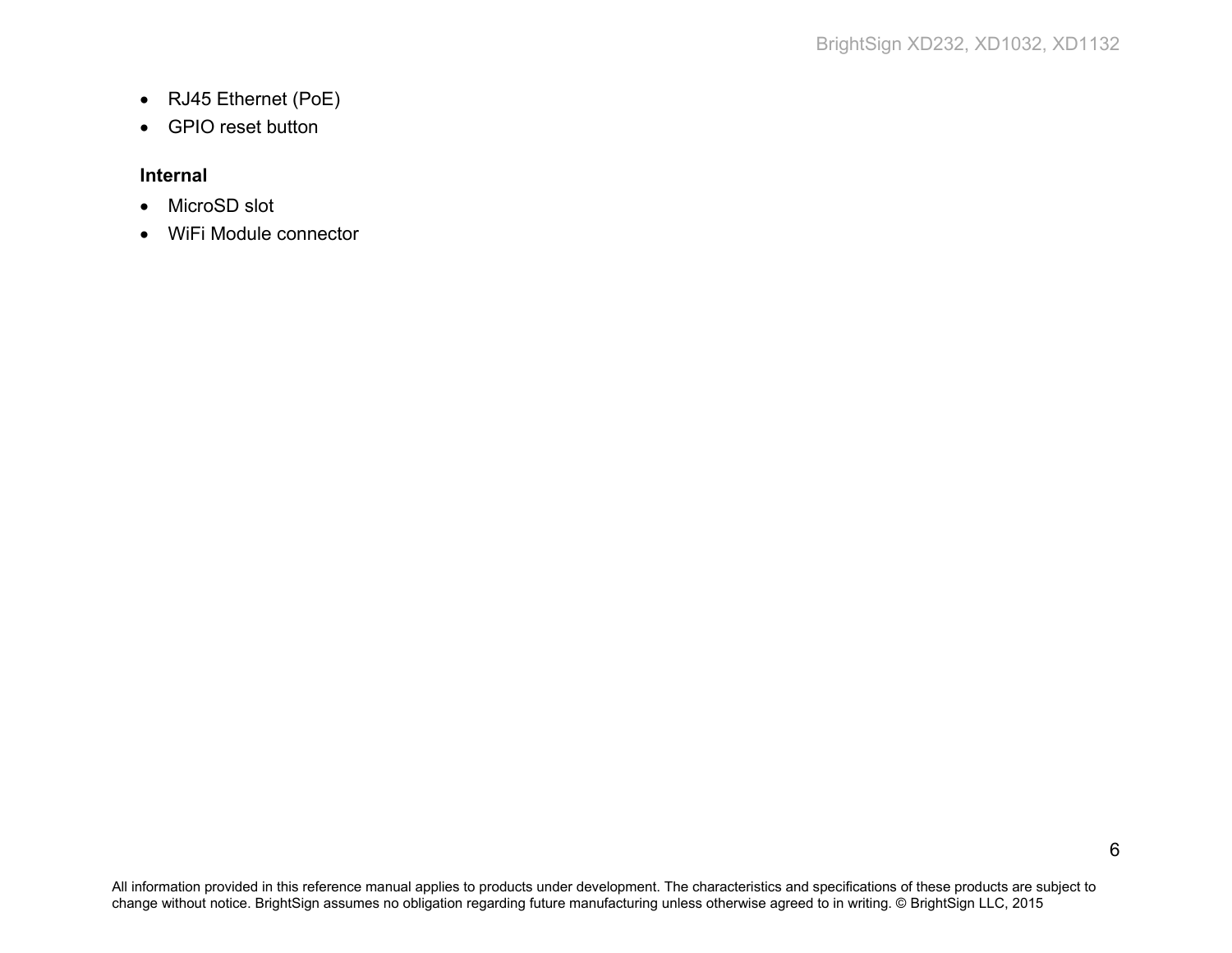# <span id="page-10-0"></span>**XD1132**

#### **Front**

- 3.5mm IR in/out
- DE9 RS232 serial (male)
- DA15 GPIO
- SPDIF out

#### **Left**

• USB 2.0 (2x)

#### **Right**

- SDHC/SDXC flash card slot
- Status/error LED (red)
- Update LED (yellow)
- Power LED (green)
- SD activity LED (green)
- MicroSD presence LED (green)
- Ethernet activity LED (green)
- WiFi activity LED (green)
- Server connection (green)

#### **Back**

- 12V Molex power connector (4-pin)
- DE15 VGA video connector
- Stereo 3.5mm mini plug for audio output
- HDMI Out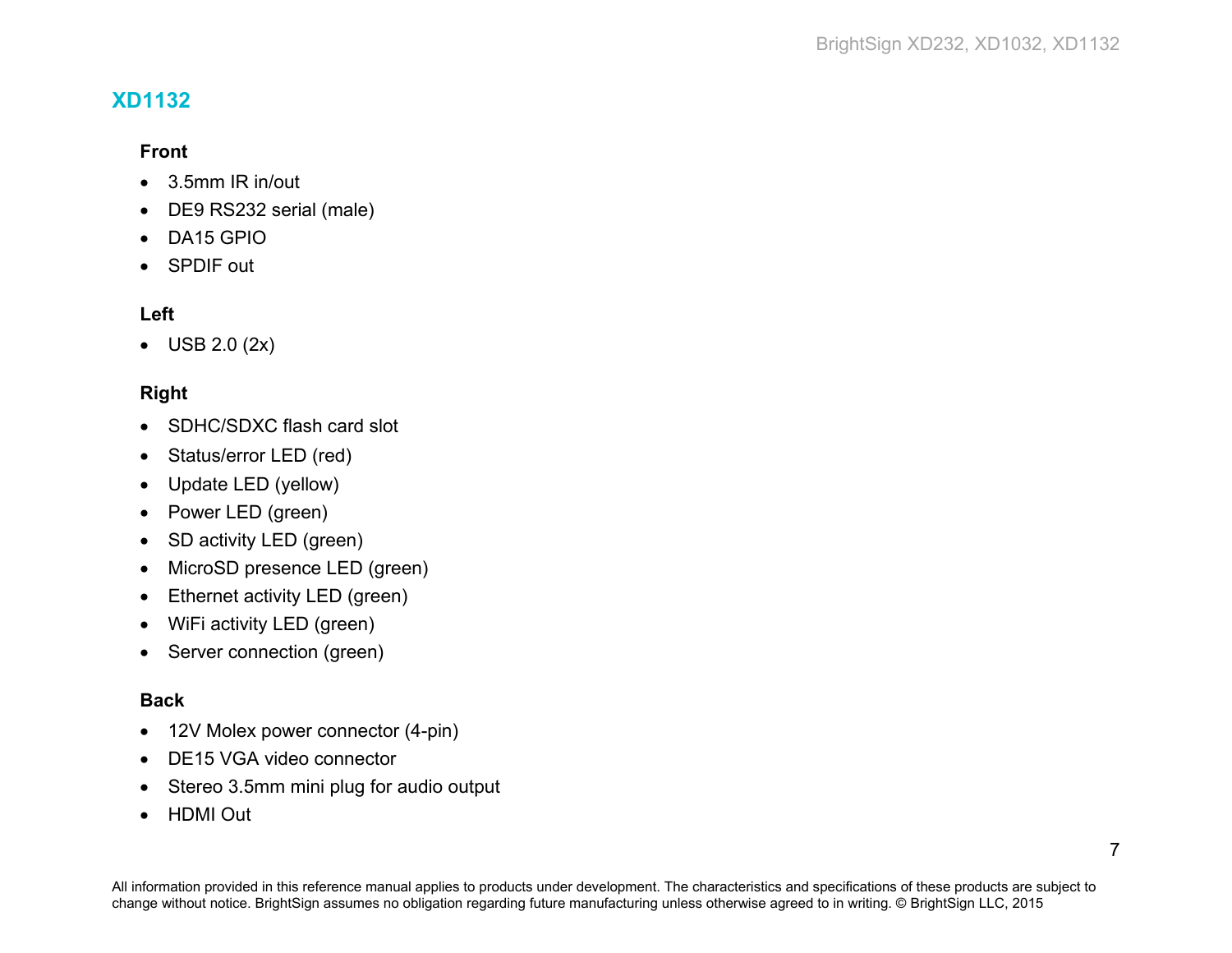- HDMI Input
- RJ45 Ethernet (PoE)
- GPIO reset button

#### **Internal**

- MicroSD slot
- WiFi Module connector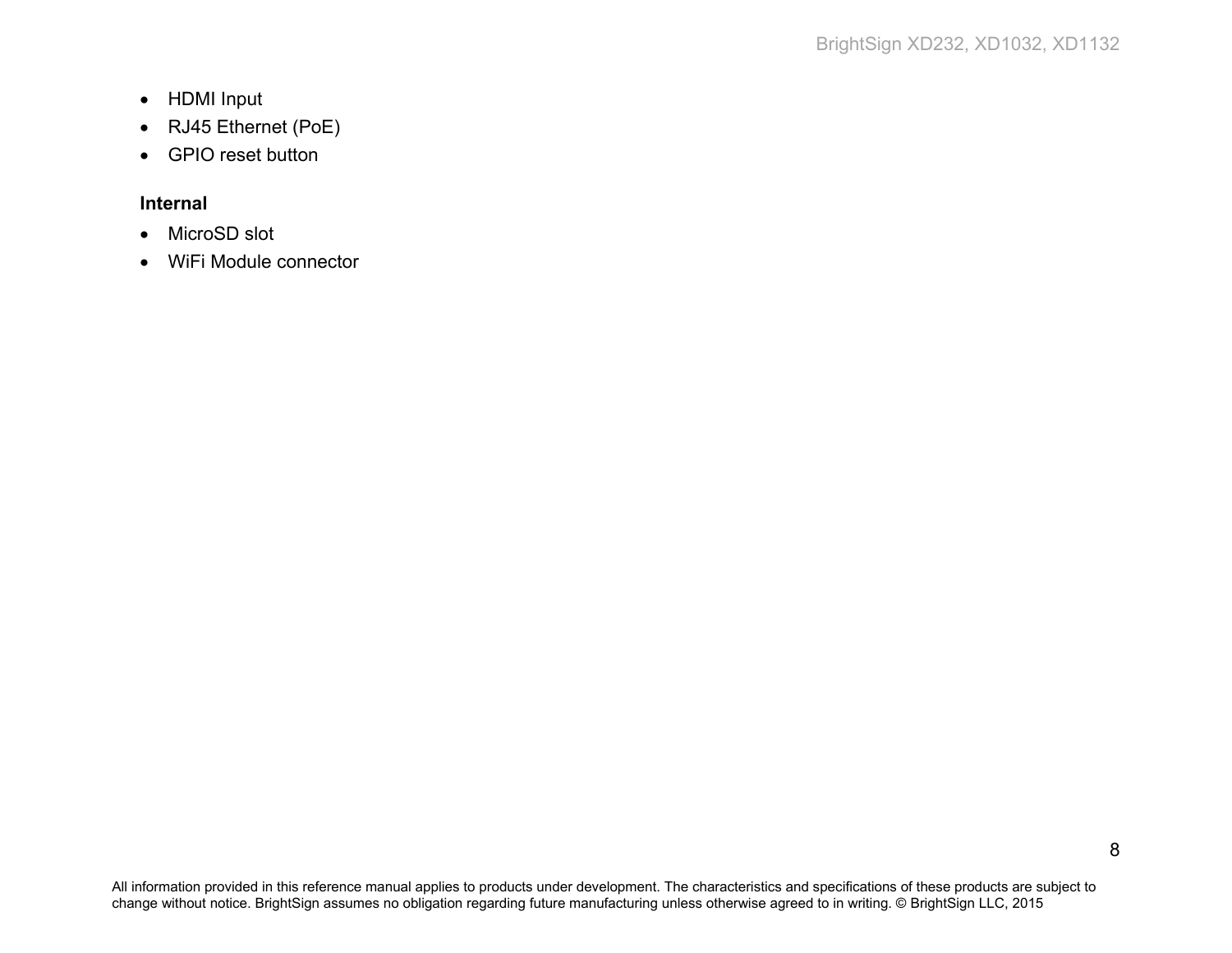# <span id="page-12-0"></span>**HARDWARE INTERFACES**

### <span id="page-12-1"></span>**Power Connector**

The power connector for the XDx32 series is rated for 12V @ 3A. The plug is a right-side positive, keyed and locking 4-pin connector.

#### <span id="page-12-2"></span>**DE9 RS-232 Connector**

The RS-232 interface is a male DE9 connector. The BrightSign XDx32 players are DTE devices, similar to a PC. The input to the chip accepts a range between +25V and -25V, so it is compatible with +12V/-12V signaling.

The baud rate of the RS-232 interface (which is controlled by system software) is 115200, with no parity, 8 data bits, and 1 stop bit. The RS-232 interface supports RTS/CTS hardware flow control, but no software flow control. The maximum cable length is 50 meters, and the total cable capacitance is 2500pF.

**Note**: *A lower capacitance cable allows you to use cable lengths beyond 50 meters.*

The following diagram illustrates the behavior of the TX and RX signal:

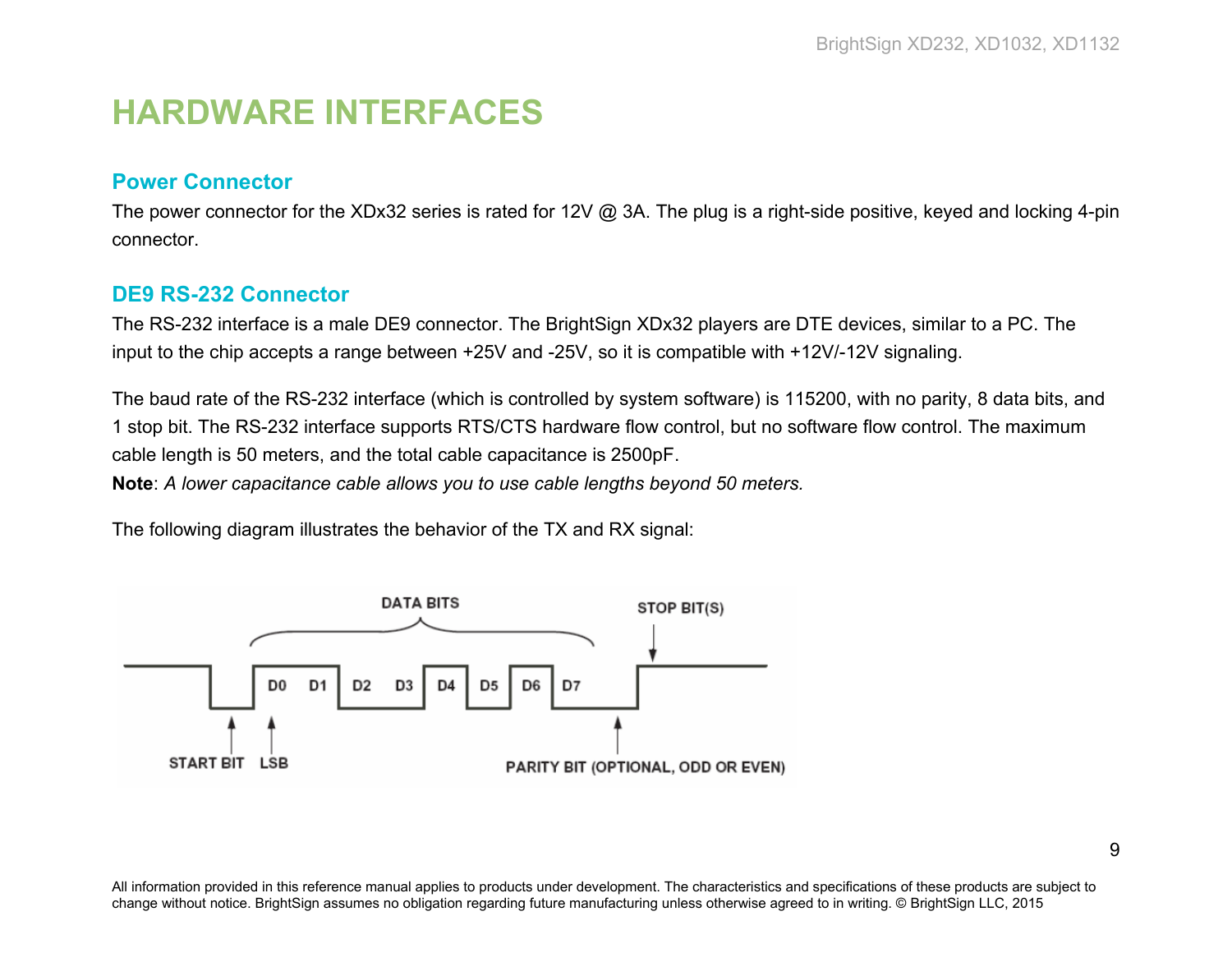The following table illustrates the pinout of the DE9 serial connector on the XDx32 series:

| pin | <b>Description</b>              | pin            | <b>Description</b>           |
|-----|---------------------------------|----------------|------------------------------|
|     | <b>NC</b>                       | $\overline{2}$ | Receive data into the player |
| 3   | Transmit data out of the player | 4              | Available 5V@500mA           |
| 5   | Ground                          | 6              | <b>NC</b>                    |
|     | <b>NC</b>                       | 8              | <b>NC</b>                    |
| 9   | <b>NC</b>                       | --             | --                           |

### <span id="page-13-0"></span>**DA15 Switch/LED Connector**

The switch/LED connector is a DA15 female. This connector is used to allow the player to control external LEDs or other devices requiring 24mA of current or less.

Connect the LED outputs to the LED ANODE and connect the LED CATHODE to the ground. If you want to connect another device, then the output is capable of sourcing or sinking up to 3.3V at 24mA, but there is a series resistor of 100 $\Omega$ in each line.

The connector also allows the connecting of external contact closures to the ground. In order to connect a switch, connect one side of the switch to the switch input, and connect the other side to one of the ground pins on the DA15 connector. The connector can also supply 3.3V at up to 500mA to an external device. The 3.3V output is polyfuse-protected and can source up to 500mA.

If one BrightSign player is driving the inputs on another BrightSign player, then you can drive at most three inputs from one output. The following calculations explain this limitation: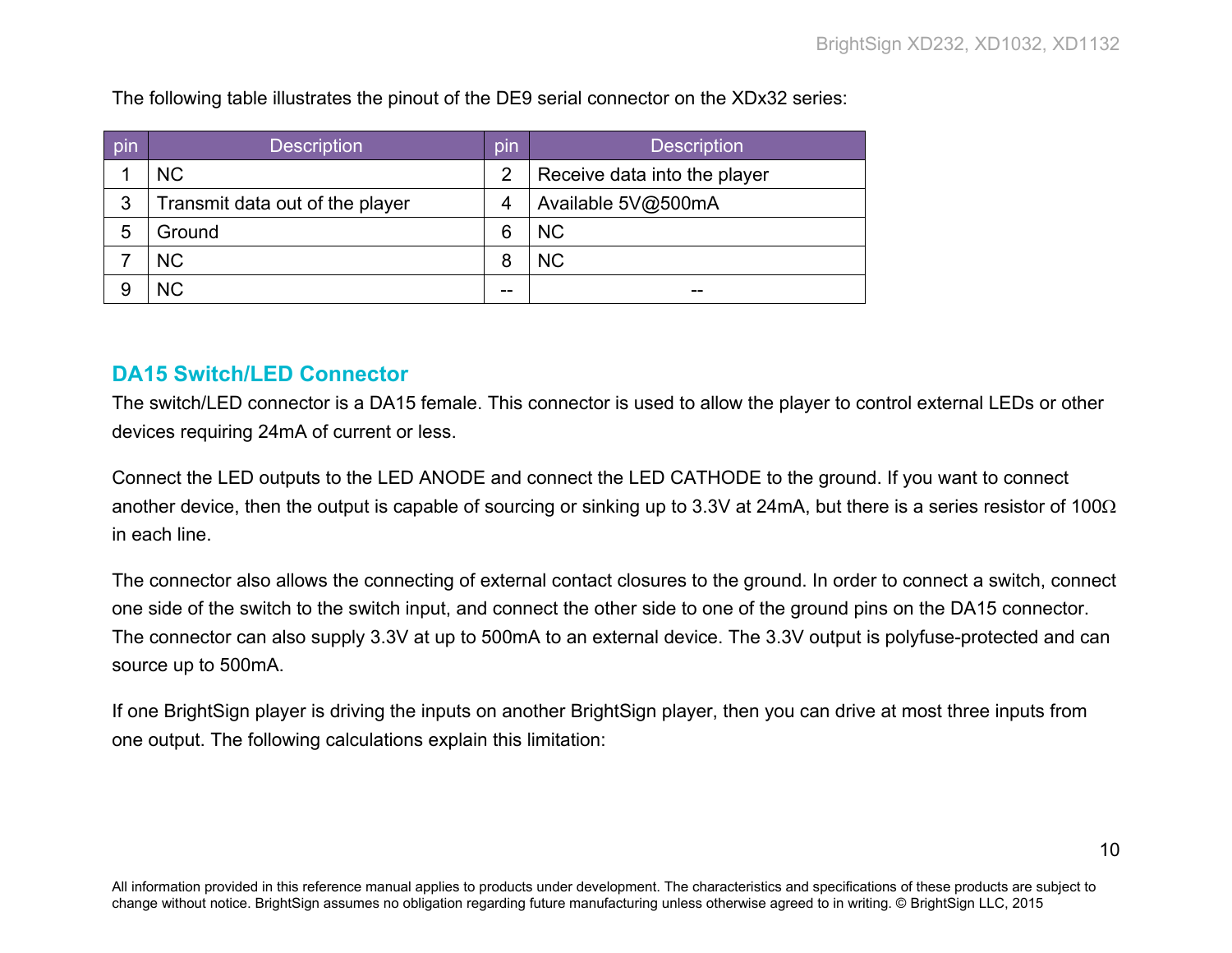**Note**: *The GPIO outputs have 100*<sup>Ω</sup> *series resistors; the GPIO inputs have 1K pullup resistors to 3.3V; and the input threshold on the 541 chips is 2V high and .8V low. The high voltage is not problematic, but the low voltage can be if there are too many inputs connected to one output.*

| 1 out driving 1 in | $V=3.3*100/(100+1,000)=0.3$                              |
|--------------------|----------------------------------------------------------|
| 1 out driving 2 in | $V=3.3*100/(100+500)=0.55$                               |
| 1 out driving 3 in | $V=3.3*100/(100+333.3)=0.76$                             |
| 1 out driving 4 in | $V=3.3*100/(100+250)=.94$ (This is too high, so 1 output |
|                    | driving 3 inputs is the maximum)                         |

The following table illustrates the pinout of the DA15 on the XDx32 series of players:

| pin | <b>Description</b> | pin            | <b>Description</b>    |
|-----|--------------------|----------------|-----------------------|
| 1   | IR blaster input   | $\overline{2}$ | Ground                |
| 3   | Button 6 I/O       | $\overline{4}$ | Button 5 I/O          |
| 5   | Button 3 I/O       | 6              | Ground                |
| 7   | Button 1 I/O       | 8              | +3.3V output at 500mA |
| 9   | Ground             | 10             | Button 7 I/O          |
| 11  | Ground             | 12             | Button 4 I/O          |
| 13  | Button 2 I/O       | 14             | Ground                |
| 15  | Button 0 I/O       | --             | --                    |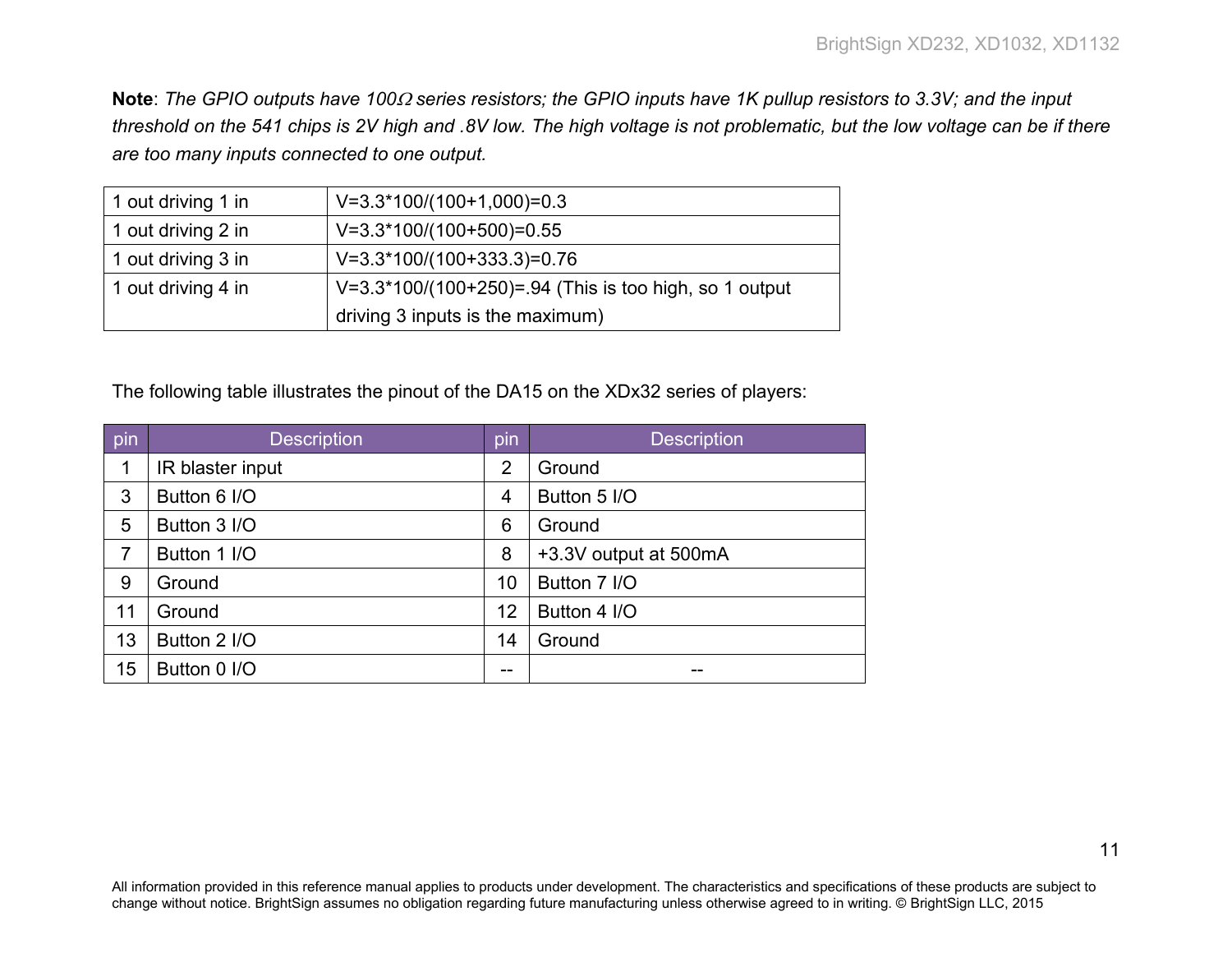

Here is the DA15 female as viewed from the front of a XDx32 playes.

A button/LED/IR board can be used to demonstrate the GPIO and IR functions on a BrightSign player. This board is built by a third-party manufacturer and can be purchased upon request.

#### <span id="page-15-0"></span>**Ethernet**

BrightSign XDx32 players have an RJ45 connector for 10/100 base-T Ethernet, as well as Power over Ethernet (PoE) capabilities. The maximum Ethernet-cable length is 91 meters for PoE applications and 100 meters for non-PoE applications. To operate using PoE, XDx32 players require type-2 PoE supplying a minimum of 25W.

**Important**: *The equipment should be connected only to PoE networks without routing to the outside plant.*

The following table illustrates the pinout of the RJ45:

| pin | <b>Description</b> | pin | <b>Description</b> |
|-----|--------------------|-----|--------------------|
|     | TX+                | റ   | TX-                |
| 3   | $RX+$              | 4   | BI+                |
| 5   | $B-I$              | 6   | RX-                |
|     | $B+$               | 8   | BI-                |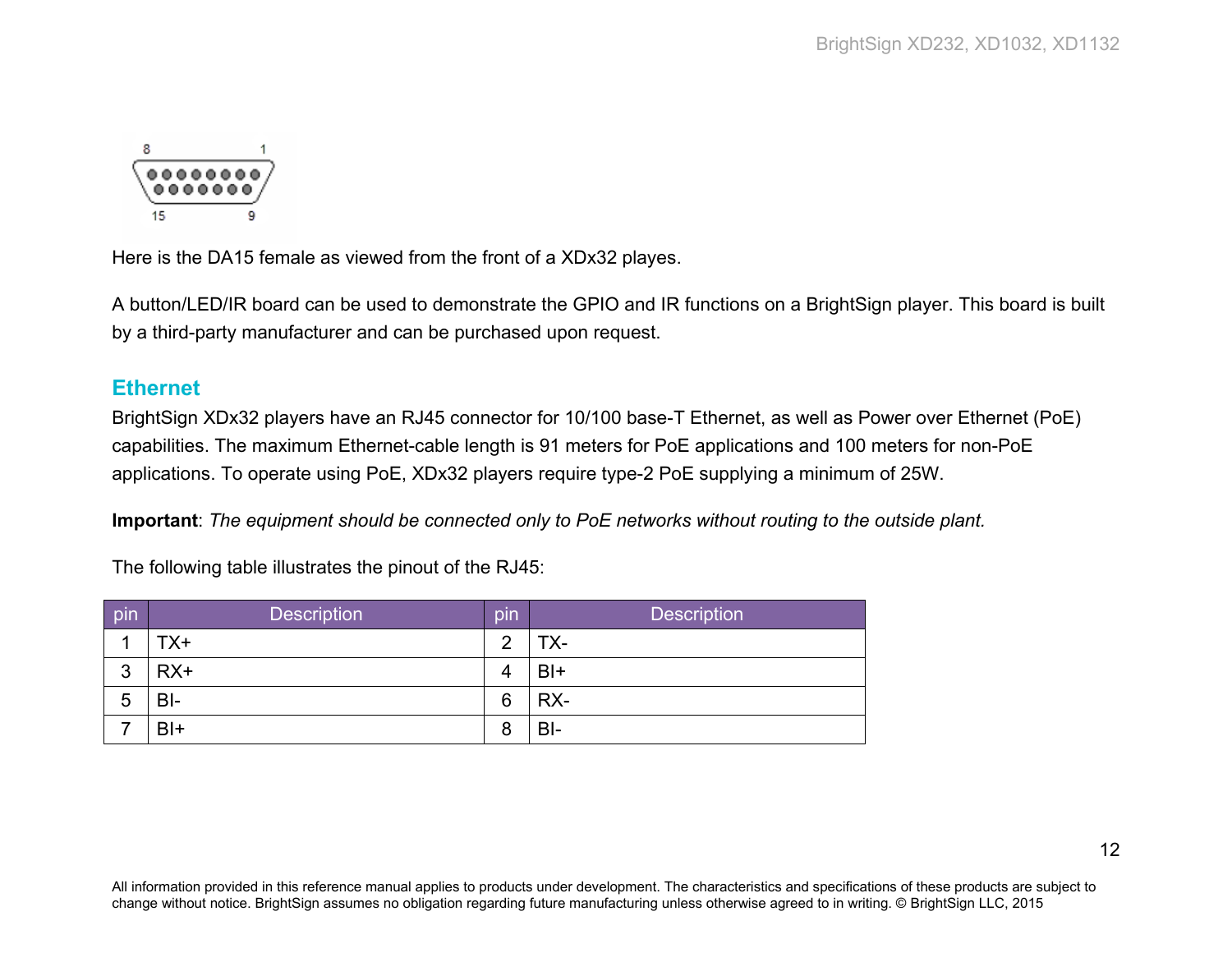# <span id="page-16-0"></span>**USB**

The XD1032 and XD1132 have two high-speed (480 Mbit) USB host ports, which also support USB 2.0 powered devices (up to 500mA for each port). The maximum length for the USB cable is 5 meters. The following table illustrates the pinout of the USB host port.

| pin        | <b>Description</b> | pin    | <b>Description</b> |
|------------|--------------------|--------|--------------------|
|            | <b>VBUS</b>        | ⌒<br>- | – ب                |
| $\sqrt{2}$ | D+                 | Δ      | Ground             |

#### <span id="page-16-1"></span>**DE15 VGA Connector**

The VGA connector is able to output RGB video. The following table illustrates the pinout of the DE15 VGA connector:

| pin | <b>Description</b>       | pin            | <b>Description</b>        |
|-----|--------------------------|----------------|---------------------------|
| 1   | Red analog video output  | $\overline{2}$ | Green analog video output |
| 3   | Blue analog video output | 4              | <b>NC</b>                 |
| 5   | Digital ground           | 6              | Analog ground             |
| 7   | Analog ground            | 8              | Analog ground             |
| 9   | +5V DDC supply           | 10             | Digital ground            |
| 11  | <b>NC</b>                | 12             | <b>DDC SDA</b>            |
| 13  | <b>HSYNC</b> output      | 14             | <b>VSYNC</b> output       |
| 15  | <b>DDC SCL</b>           | --             |                           |

# <span id="page-16-2"></span>**Triple RCA Component HD Video Connector**

Component video is provided over the VGA connector. To display component video, you will need to use a VGA-tocomponent converter. See this [FAQ](http://support.brightsign.biz/entries/22929977-Can-I-use-component-and-composite-video-with-BrightSign-players-) for more details.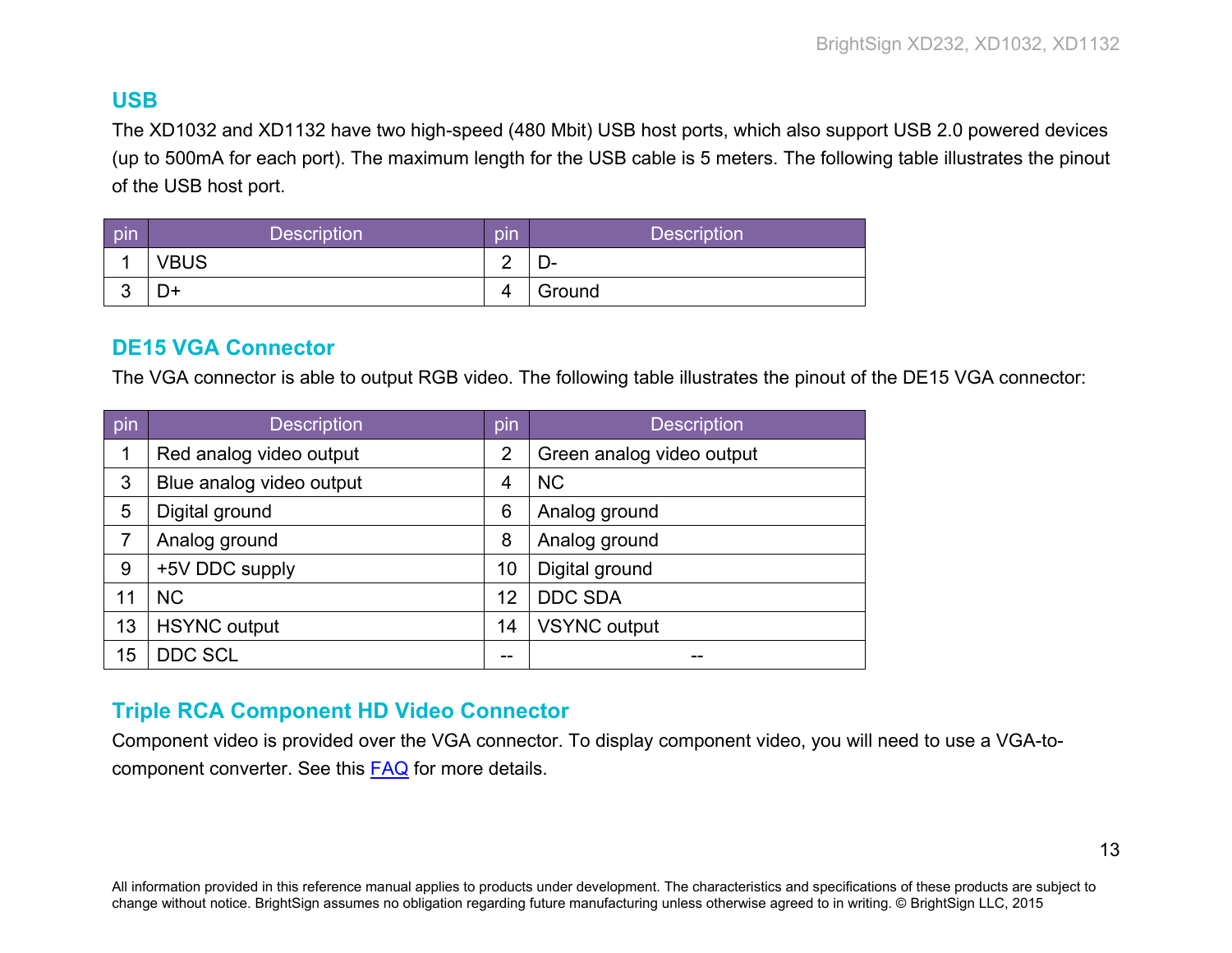# <span id="page-17-0"></span>**3.5mm Audio Connector**

All XDx32 models have a single 3.5mm female audio connector, which transmits an analog stereo signal. The full-scale voltage output of the audio is 2V RMS. The minimum load impedance of the audio connector is 32Ω.

**Note**: *The BrightSign expansion module allows you to drive up to three sets of 5*<sup>Ω</sup> *headphones directly.*

The audio connector has the following pinout:

- **Tip**: Left audio
- **Ring**: Right audio
- **Sleeve**: Ground for audio signal

# <span id="page-17-1"></span>**HDMI Out Connector**

The HDMI-out connector is used to send digital video and audio to HDMI-enabled sink devices. The following table illustrates the pinout of the HDMI connector:

| pin            | <b>Description</b>    | pin            | <b>Description</b> |
|----------------|-----------------------|----------------|--------------------|
| 1              | TX2p                  | $\overline{2}$ | Ground             |
| 3              | TX2n                  | 4              | TX1p               |
| 5              | Ground                | 6              | TX <sub>1</sub> n  |
| $\overline{7}$ | TX0p                  | 8              | Ground             |
| 9              | TX0n                  | 10             | <b>TXCp</b>        |
| 11             | Ground                | 12             | <b>TXCn</b>        |
| 13             | <b>CEC</b>            | 14             | <b>NC</b>          |
| 15             | DDC SCL               | 16             | <b>DDC SDA</b>     |
| 17             | Ground                | 18             | +5V DDC            |
| 19             | HPD (Hot Plug Detect) | --             |                    |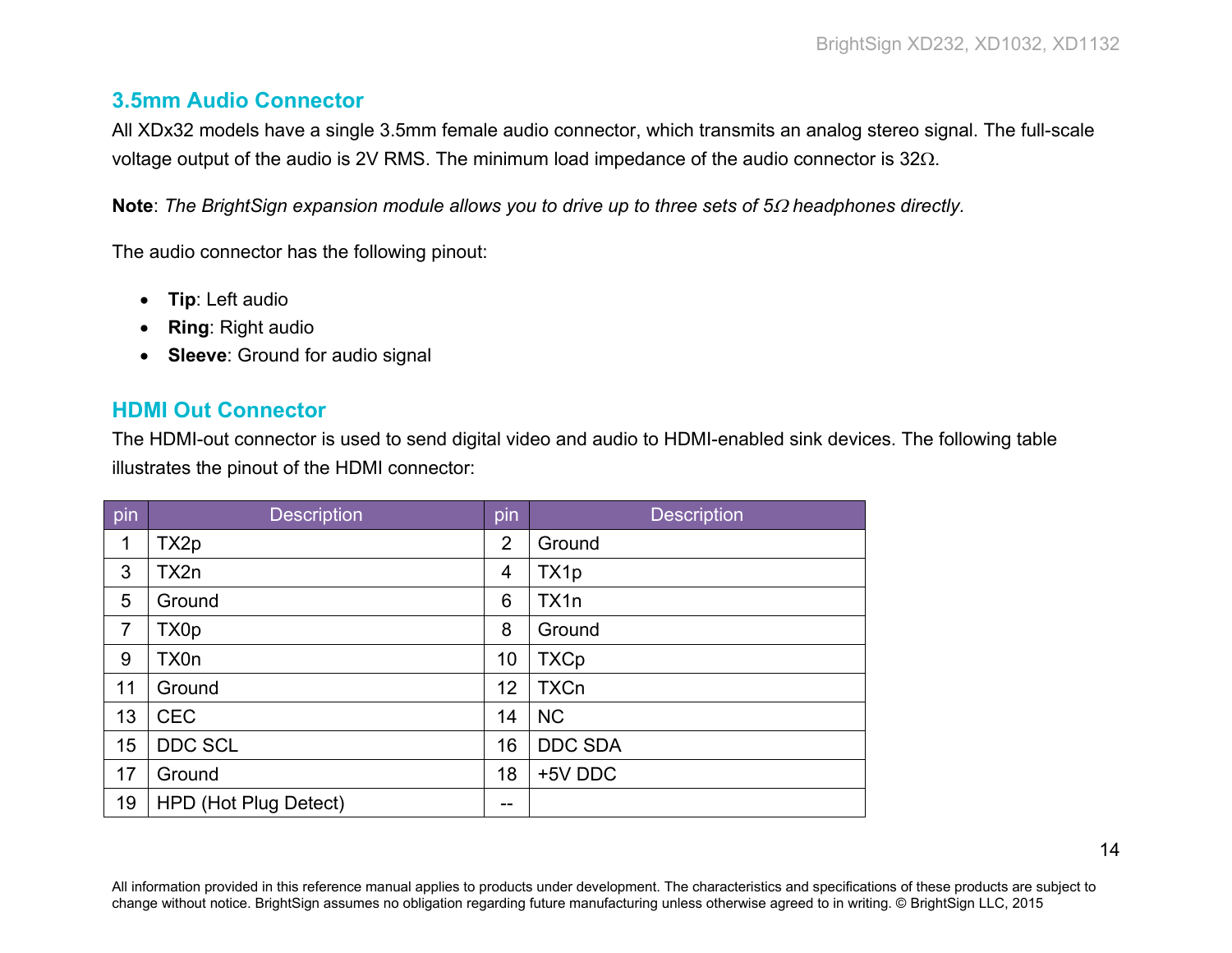## <span id="page-18-0"></span>**HDMI In Connector**

The HDMI-in connector is used to receive digital video and audio from HDMI-enabled source devices. It accepts inputs of up to 1920x1080@60p, with 24-bits RGB. The signaling conforms to the DVI 1.0, HDMI 1.4, and HDCP 1.2 standards.

The HDMI signaling has CEC (but no ARC or HEC) functionality. The CEC channel is electrically coupled to the corresponding signal on the HDMI output, and the CEC commands will pass through the player even when it does not have power.

# <span id="page-18-1"></span>**3.5mm IR Out**

The IR blaster generates or receives a space-encoded NEC or Pronto Hex signal. The two transported bit values of the signal (0 and 1) are encoded using differing lengths of low-time IR pulses.

The 3.5mm IR in/out port has the following pinout:

- **Tip**: 3.3V
- **Ring**: IR Input
- **Sleeve**: IR Output

**Note**: *The sleeve is used as a ground during input operations.*

# <span id="page-18-2"></span>**S/PDIF Out**

The SPDIF OPT signal is generated within the BCM7421 CPU, which has a direct connection to the S/PDIF port.

# <span id="page-18-3"></span>**Wireless**

BrightSign XDx32 players feature a six-pin connector on top of the printed circuit board (PCB) within the case. This connector allows installation of a peripheral wireless module that supports 802.11 a/b/g/n WiFi protocols.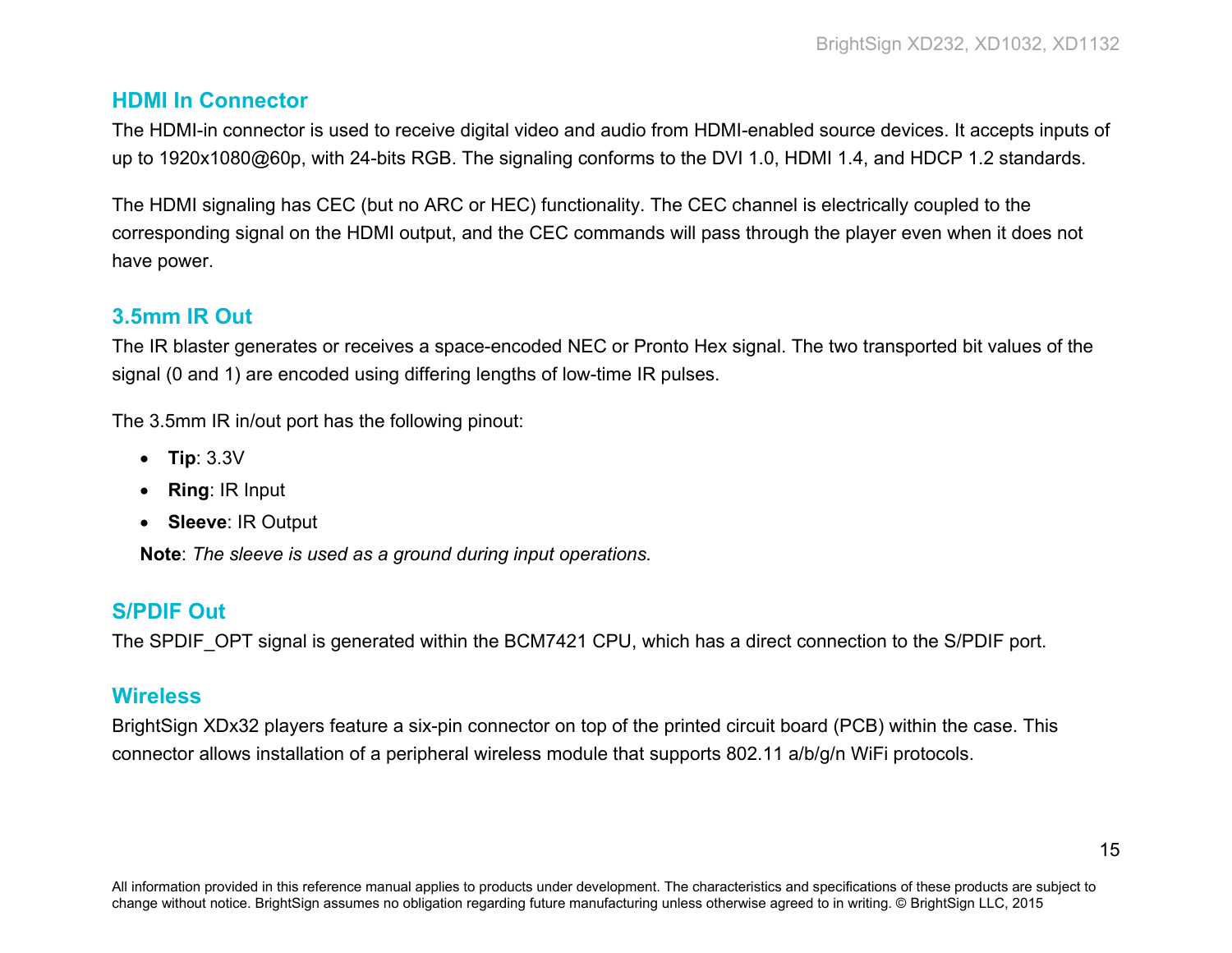# <span id="page-19-0"></span>**ENVIRONMENTAL AND POWER USAGE**

BrightSign XDx32 players are designed to be used between 0°C and 40°C, at 90% maximum relative humidity, noncondensing.

The power supply on the BrightSign XDx32 series is 36W and 12V at 3A. These players will use approximately 1A of power when playing a 720p or 1080i MPEG2 HD source file.

An additional 2A of power is available for peripherals connected to the player. The user should not connect any combination of peripherals that will exceed 2A draw. If more than 2A is drawn, the external power supply may shut down due to over-current conditions. The unit will not be damaged, but it may reboot or not operate properly until the overload is removed.

| Connector         | <b>Maximum Power Usage</b>             |
|-------------------|----------------------------------------|
| <b>Ethernet</b>   | Approx. 180mA (when transferring data) |
| <b>USB</b>        | 500mA (on each connector)              |
| <b>DE9 5V</b>     | 500 <sub>m</sub> A                     |
| DA15 3.3V         | 500 <sub>m</sub> A                     |
| <b>HDMI 5V</b>    | 500 <sub>m</sub> A                     |
| IR blaster output | 300 <sub>m</sub> A                     |

If the device is being powered by the power supply, the 2A can be shared in any way among the following connectors:

If the device is being powered by PoE, only 1A is available for all connectors (or possibly less if the device is running a resource-intensive presentation). It can be shared in any way among the following connectors: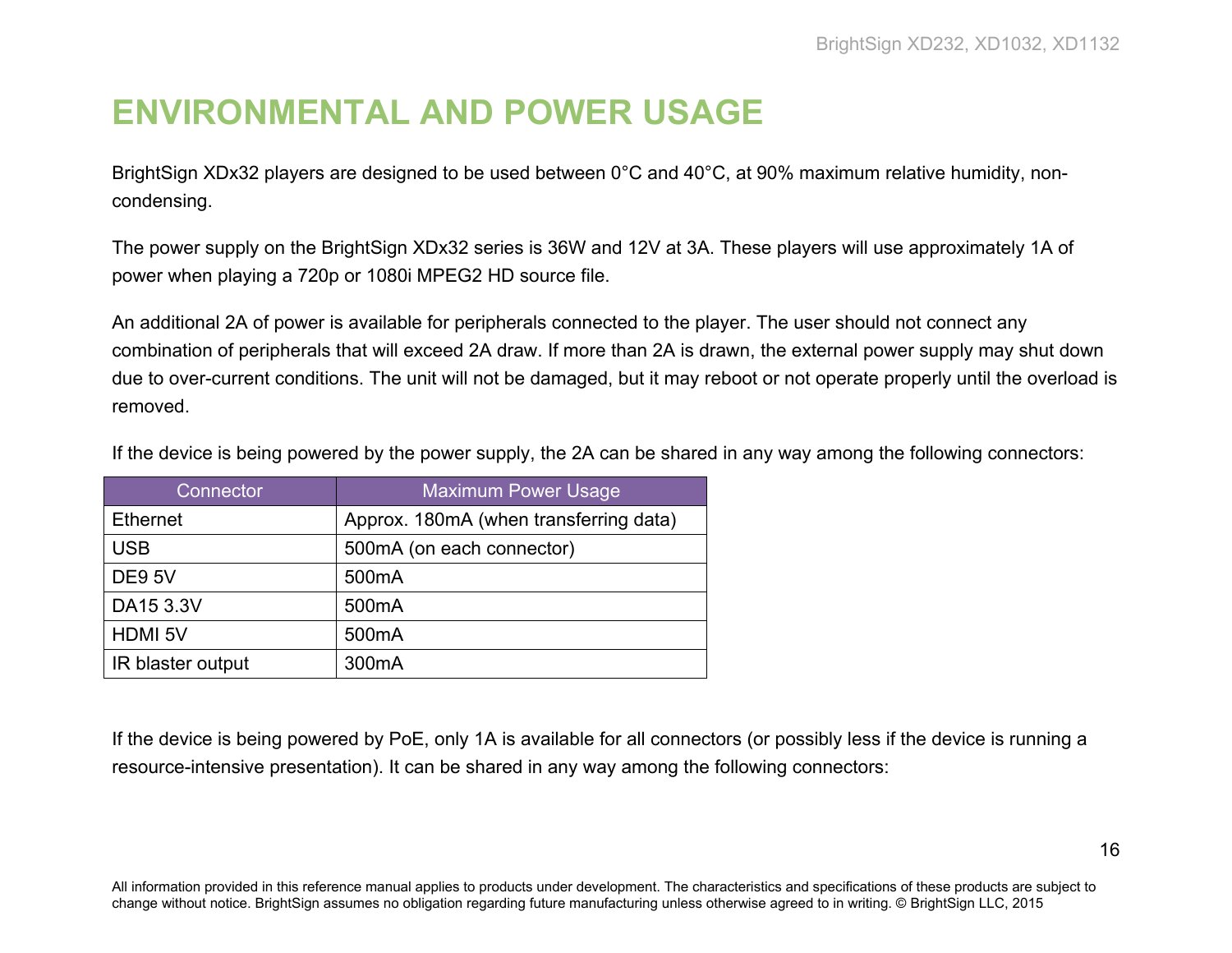| Connector       | <b>Maximum Power Usage</b>             |
|-----------------|----------------------------------------|
| <b>Ethernet</b> | Approx. 180mA (when transferring data) |
| <b>USB</b>      | 500mA (on each connector)              |
| <b>DE9 5V</b>   | 100 <sub>m</sub> A                     |
| <b>HDMI 5V</b>  | 500 <sub>m</sub> A                     |
| IR input/output | 300 <sub>m</sub> A                     |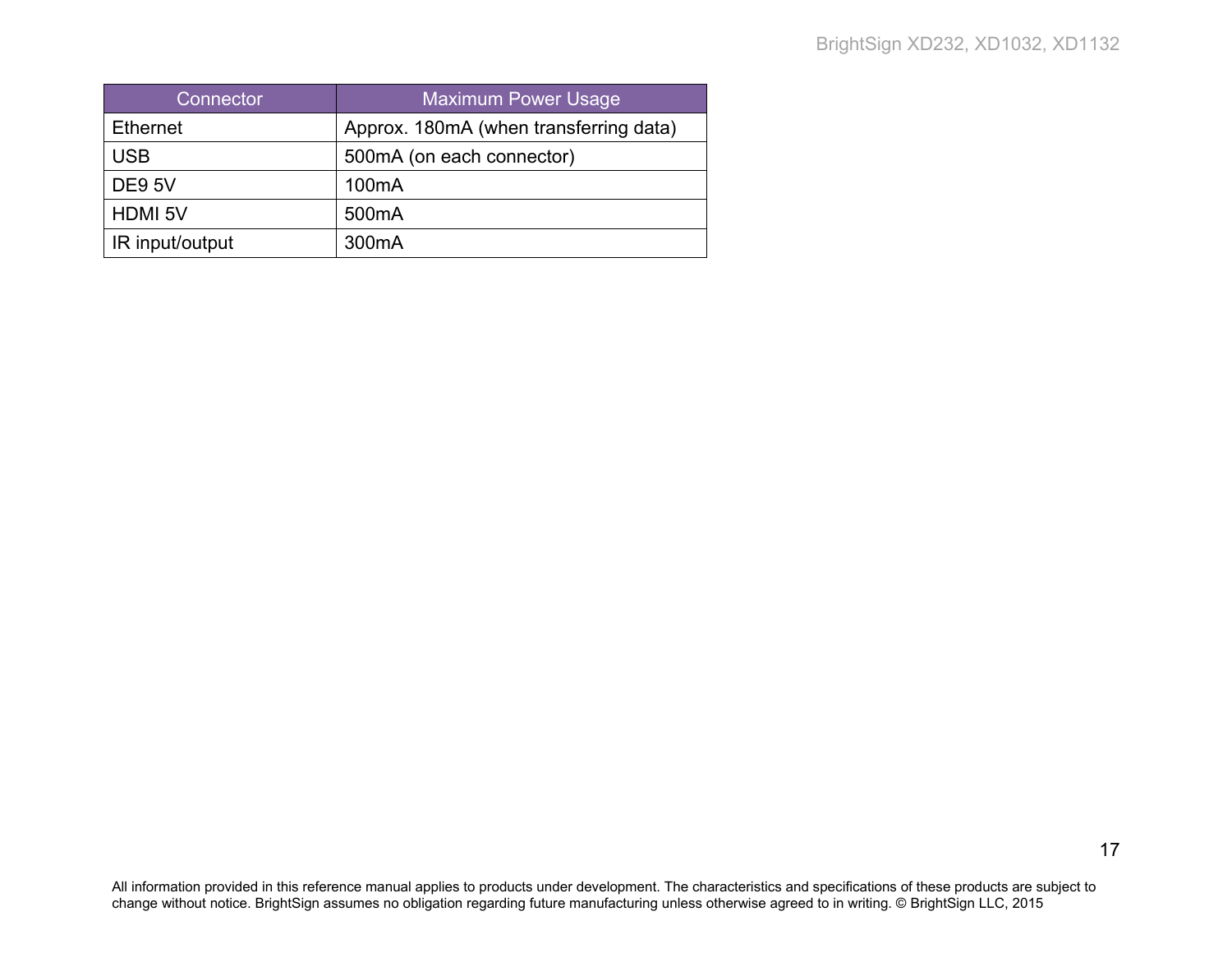# <span id="page-21-0"></span>**THEORY OF OPERATION**

This section describes how specific components operate on the XD232, XD1032, and XD1132.

# <span id="page-21-1"></span>**Power Supply**

There are seven voltage levels present in the player: 12V, 5V, 3.3V, 2.5V, 1.8V, 1.5V, and 1V.

#### <span id="page-21-2"></span>**Reset**

BrightSign XDx32 players have a Low Voltage Reset circuit. This circuit will hold the RESET\_L signal low until a valid 3.3V power source is present.

#### <span id="page-21-3"></span>**BCM7434 CPU**

BrightSign XDx32 players utilize a BCM7434 Multimedia CPU. This CPU runs on 3.3V, 2.5V, and 1V and runs from a 27MHz oscillator. The CPU is reset by the RESET\_L signal from the low voltage reset circuit going into the RESET\_IN pin on the CPU. When the RESET IN pin goes from low to high, the BCM7434 will boot from the NAND flash.

# <span id="page-21-4"></span>**Built-in Flash**

The boot code in the BCM7434 instructs it to continue the boot process by reading additional code from the onboard NAND flash, which can be updated in the field, either from a SDHC/SDXC flash card or a USB mass-storage device. Part of the NAND flash is also used to hold non-volatile parameters. The contents of the boot flash are copied into the SDRAM. The CPU then jumps to the boot code.

#### <span id="page-21-5"></span>**SDRAM**

BrightSign XDx32 players contain four banks of DDR SDRAM (two 2GB banks and two 4GB banks). When the CPU boots, it will copy the code from the NAND flash device into the SDRAM and then execute the code from the SDRAM. The SDRAM runs at a clock rate of 800MHz, with a data rate of 1600MHz.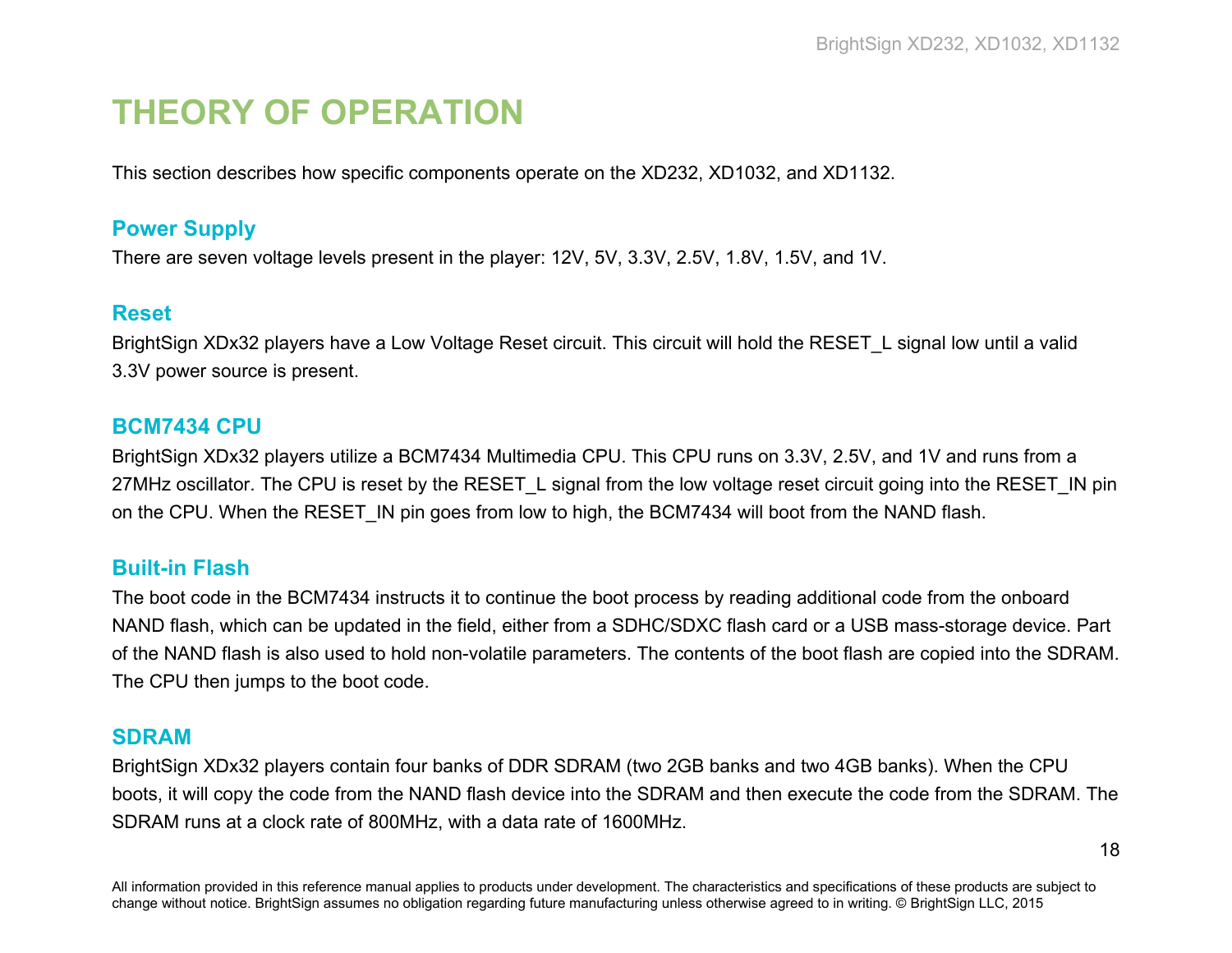# <span id="page-22-0"></span>**Serial Port**

The XD1032 and XD1132 have a built in UART that communicates with the RS-232 level shifter. The MAX232 uses a capacitive voltage switcher to create valid RS-232 voltage levels for the transmit pin.

# <span id="page-22-1"></span>**Video Encoder and Filter**

The BCM7421 streams decoded video using a single-data rate clock. It also streams the same video out of the on-board DACs.

# <span id="page-22-2"></span>**Audio Outputs**

BrightSign XDx32 players each have a single high quality audio DAC device, which takes in digital audio signals from the CPU in an I2S audio format. The AUD\_LRCIN is the framing signal for the audio and runs at the frame rate of the audio source (usually either 44.1KHz or 48KHz). The AUD BITCLK signal is typically 32 times higher than the AUD LRCIN.

The audio output is fed through an amplifier and sent directly to the audio output jack. It can drive a 32Ω load with a 2V RMS signal.

# <span id="page-22-3"></span>**On-Board LEDs**

There are eight on-board LEDs that indicate the following:

| <b>LED</b>                     | <b>Indication</b>                                                              |
|--------------------------------|--------------------------------------------------------------------------------|
| Green power (Pwr)              | Displays when the board is powered up and not in reset mode.                   |
| Green file-system activity     | Flashes any time there is file-system activity (on any storage device)         |
| (Bsy)                          |                                                                                |
| <b>Green MicroSD activity</b>  | Displays when a MicroSD card is present.                                       |
| $(\mu SD)$                     |                                                                                |
| Green network activity (Svr)   | Displays when the player is connected to the BrightSign Network.               |
| <b>Green Ethernet activity</b> | Flashes when the player is connecting to the network. Displays when connected. |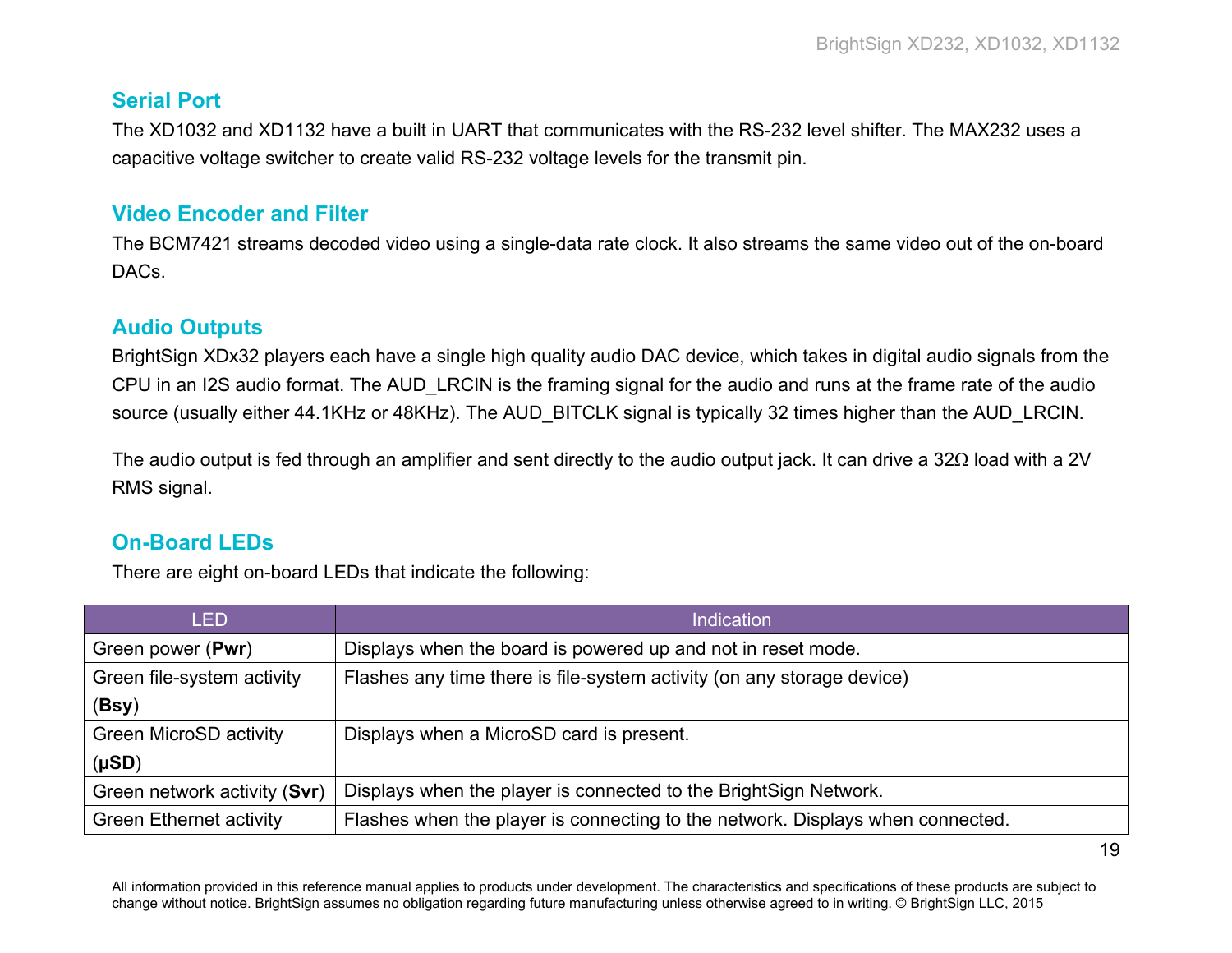| (Eth)                        |                                                                                         |                                                                                             |  |
|------------------------------|-----------------------------------------------------------------------------------------|---------------------------------------------------------------------------------------------|--|
| Green WiFi activity          | Flashes when the player is connecting to the wireless network. Displays when connected. |                                                                                             |  |
| Yellow update ( <b>Upd</b> ) | Flashes when the board is being upgraded.                                               |                                                                                             |  |
| Red status (Err)             |                                                                                         | Flashes a certain number of times to indicate which error is occurring. The flash codes are |  |
|                              | described below.                                                                        |                                                                                             |  |
|                              | 2                                                                                       | Unspecified error                                                                           |  |
|                              | 3                                                                                       | Network recovery script is preparing to run on a device configured for network recovery.    |  |
|                              |                                                                                         | No upgrade file found                                                                       |  |
|                              | 5                                                                                       | Failed to load kernel module                                                                |  |
|                              | 6                                                                                       | Board is not capable of running the current firmware version.                               |  |
|                              |                                                                                         | A piece of on-board hardware is not working correctly                                       |  |
|                              | 8                                                                                       | Problem related to the storage device (either the USB drive or SD card)                     |  |
|                              | 9                                                                                       | Problem related to the registry/NAND                                                        |  |
|                              | 10                                                                                      | The autorun script encountered a load/run error.                                            |  |
|                              | 11                                                                                      | WiFi-related error (mainly, WiFi not found on USB)                                          |  |
|                              | $12 \overline{ }$                                                                       | Unable to find a bootable image                                                             |  |
|                              |                                                                                         |                                                                                             |  |

# <span id="page-23-0"></span>**On-Board Switch**

The on-board switch is connected to the GPIO02. The GPIO02 is pulled low when the service (SVC) button is pressed. Conversely, a pull-up on the button normally sets the GPIO02 to be pulled high.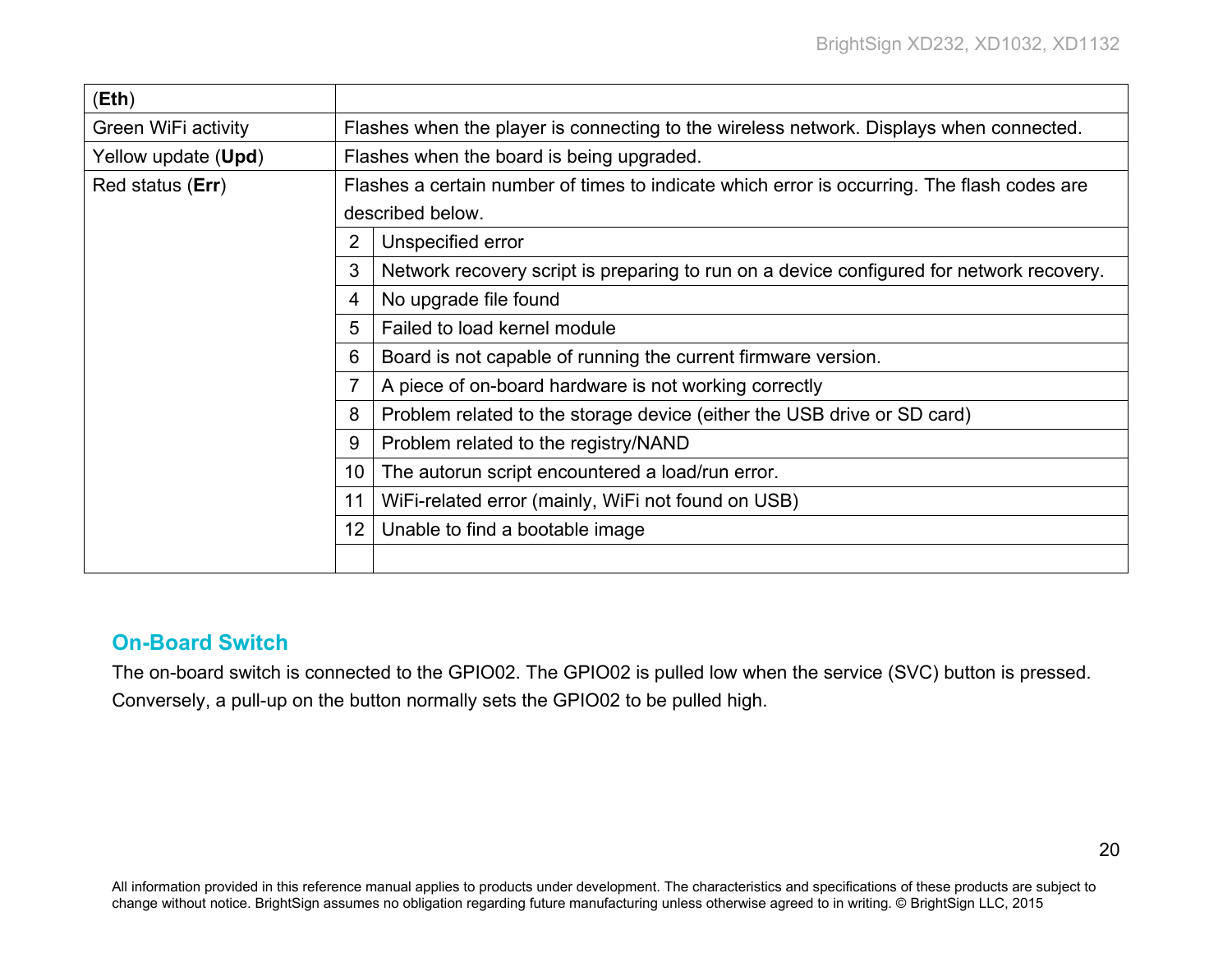# <span id="page-24-0"></span>**Reset Switch/GPIO Button**

The on-board switch is connected to the reset circuit. Pressing down the reset button will cause the GPIO07 to go low. Holding the reset button low for approximately 10 seconds will cause a hard reset. When the board goes into reset mode, the power LED will be dark until the reset button is released.

### <span id="page-24-1"></span>**SDHC/SDXC and MicroSD Slots**

The XDx32 series has one SDHC/SDXC and one internal MicroSD card slot, both capable of transferring a 25 Mbit/sec video stream, one 5.1 AC3 stream (pass-through), and three stereo PCM tracks simultaneously. There is no inherent limit on the storage capacity of SD cards used for XDx32 players.

#### <span id="page-24-2"></span>**NAND Flash**

BrightSign players have a built-in NAND flash. All the code for the player is stored on the NAND flash. It may also be possible to store some content on the NAND flash, which is connected directly to the CPU.

#### <span id="page-24-3"></span>**Ethernet**

The 10/100 Base-T Ethernet is implemented on XDx32 players by directly interfacing with the BCM7434. The player has on-board Ethernet magnetics and termination for the RJ-45 cable.

# <span id="page-24-4"></span>**USB**

The USB 2.0 high-speed host controller is implemented internally in the BCM7434 SOC. The board utilizes over-current protected switches that can be used to turn the power to USB devices on or off or to detect over-current situations.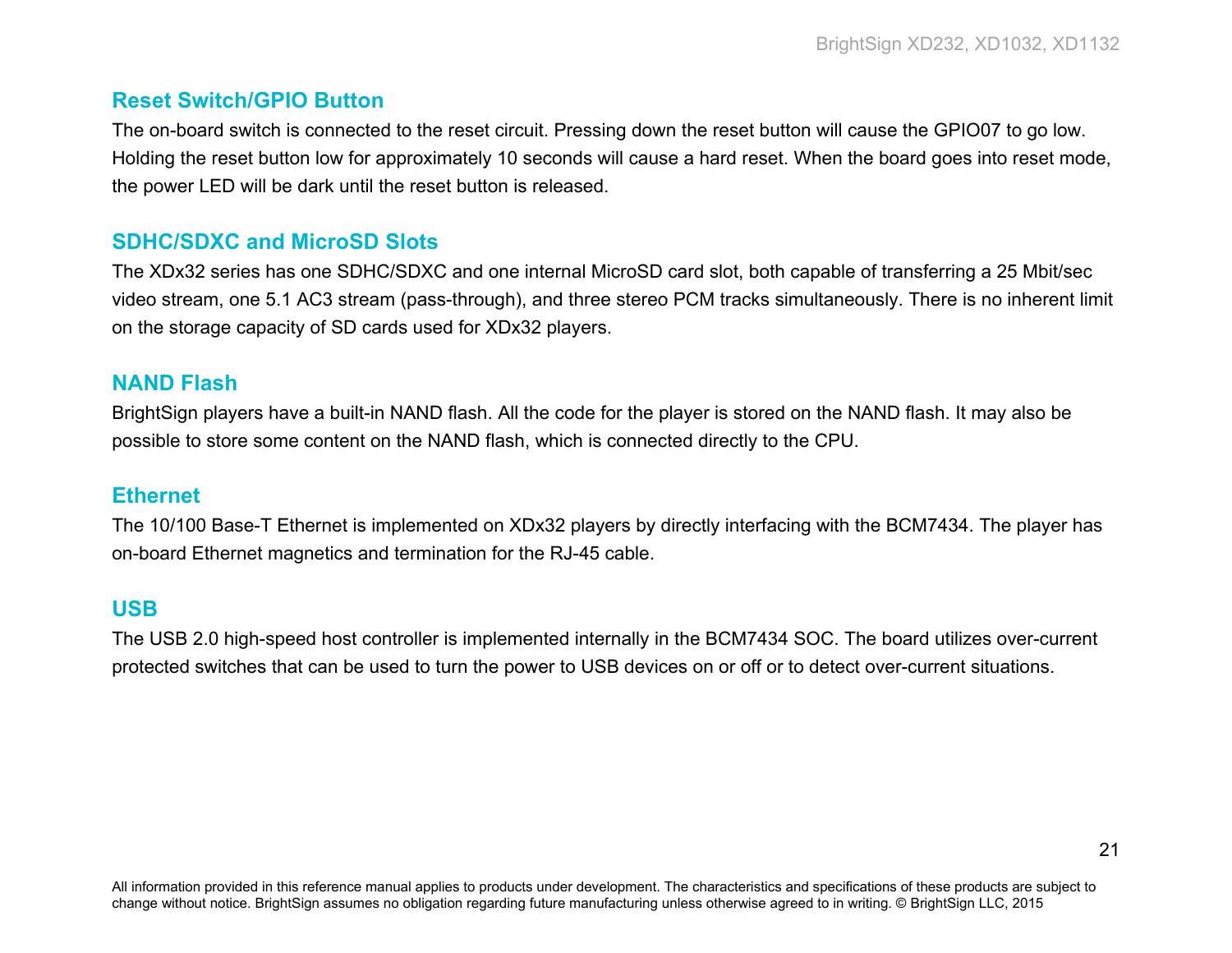# <span id="page-25-0"></span>**DIMENSIONS**